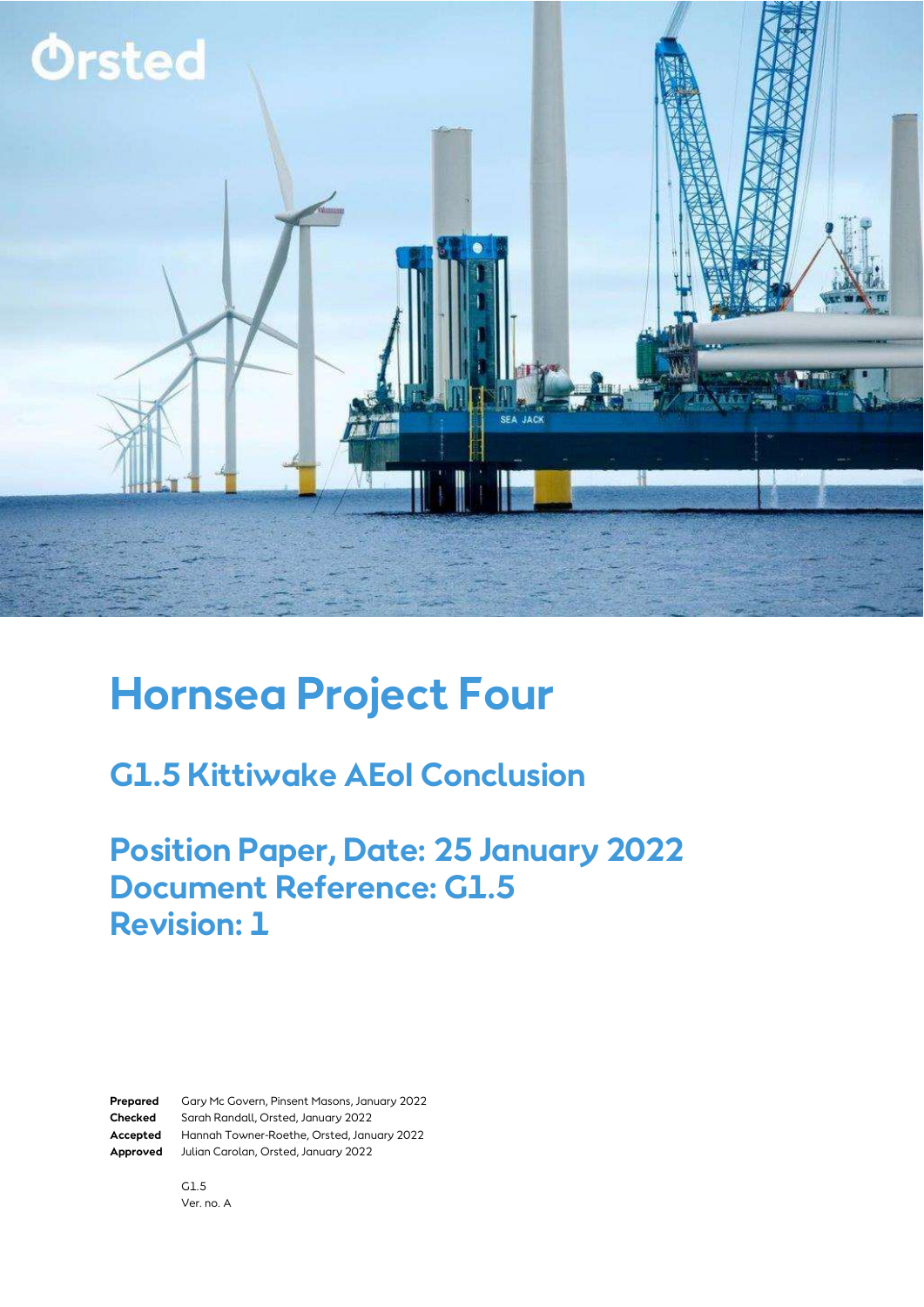



| <b>Revision Summary</b> |            |                                 |                        |                         |  |  |  |
|-------------------------|------------|---------------------------------|------------------------|-------------------------|--|--|--|
| Rev                     | Date       | Prepared by                     | Checked by             | Approved by             |  |  |  |
| 01                      | 25/01/2022 | Gary Mc Govern, Pinsent Masons, | Sarah Randall, Orsted, | Julian Carolan, Orsted, |  |  |  |
|                         |            | January 2022                    | January 2022           | January 2022            |  |  |  |
|                         |            |                                 |                        |                         |  |  |  |
|                         |            |                                 |                        |                         |  |  |  |

| <b>Revision Change Log</b> |      |         |             |  |  |  |
|----------------------------|------|---------|-------------|--|--|--|
| Rev                        | Page | Section | Description |  |  |  |
| O1                         | N/A  | N/A     | Submitted   |  |  |  |
|                            |      |         |             |  |  |  |
|                            |      |         |             |  |  |  |
|                            |      |         |             |  |  |  |
|                            |      |         |             |  |  |  |
|                            |      |         |             |  |  |  |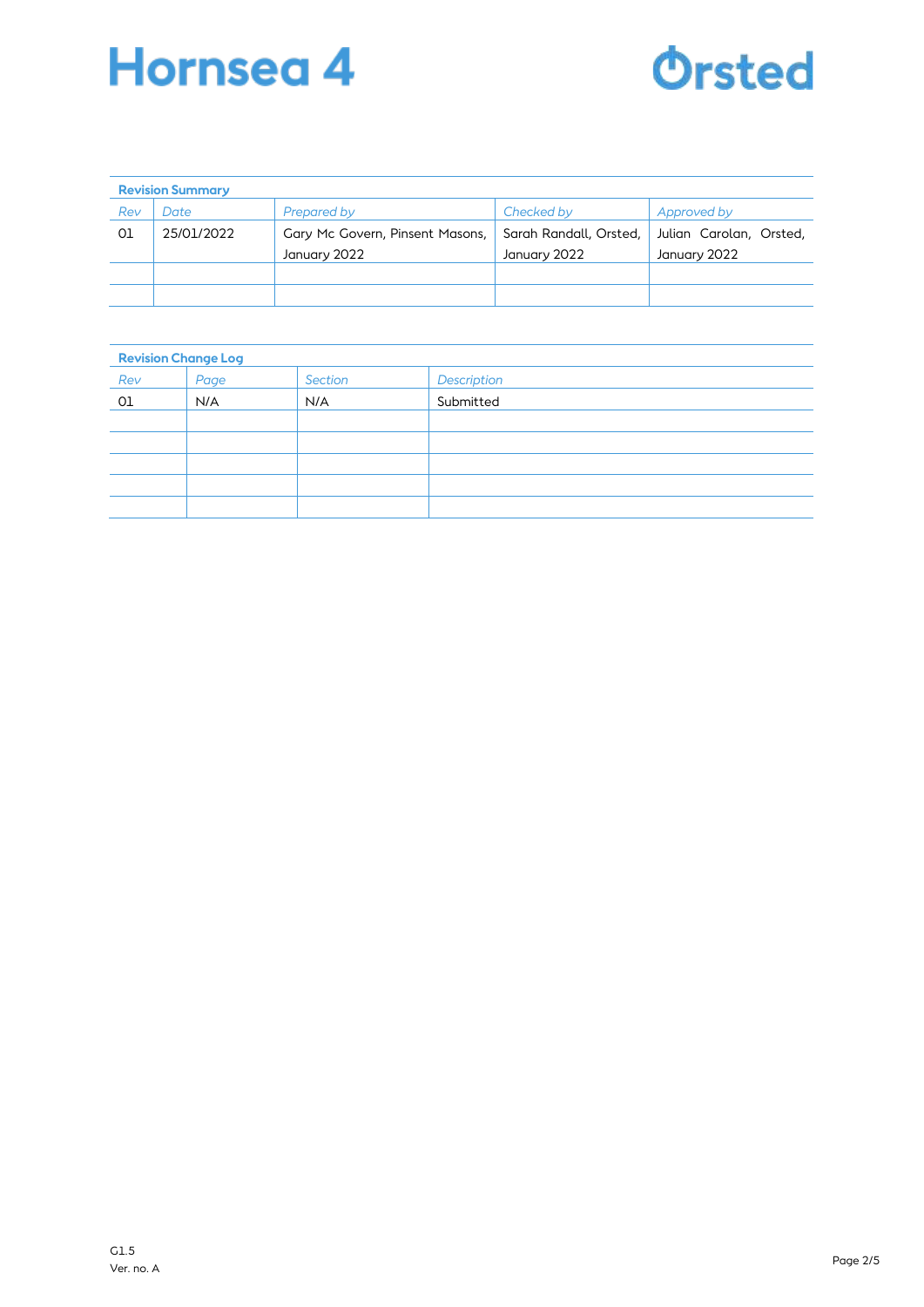



# **Glossary**

| Term | <b>Definition</b> |
|------|-------------------|
| N/A  |                   |

## **Acronyms**

| Term       | <b>Definition</b>                      |
|------------|----------------------------------------|
| AEol       | Adverse effects on integrity           |
| <b>FFC</b> | Flamborough and Filey Coast            |
| <b>HRA</b> | <b>Habitats Regulations Assessment</b> |
| <b>SPA</b> | Special Protection Area                |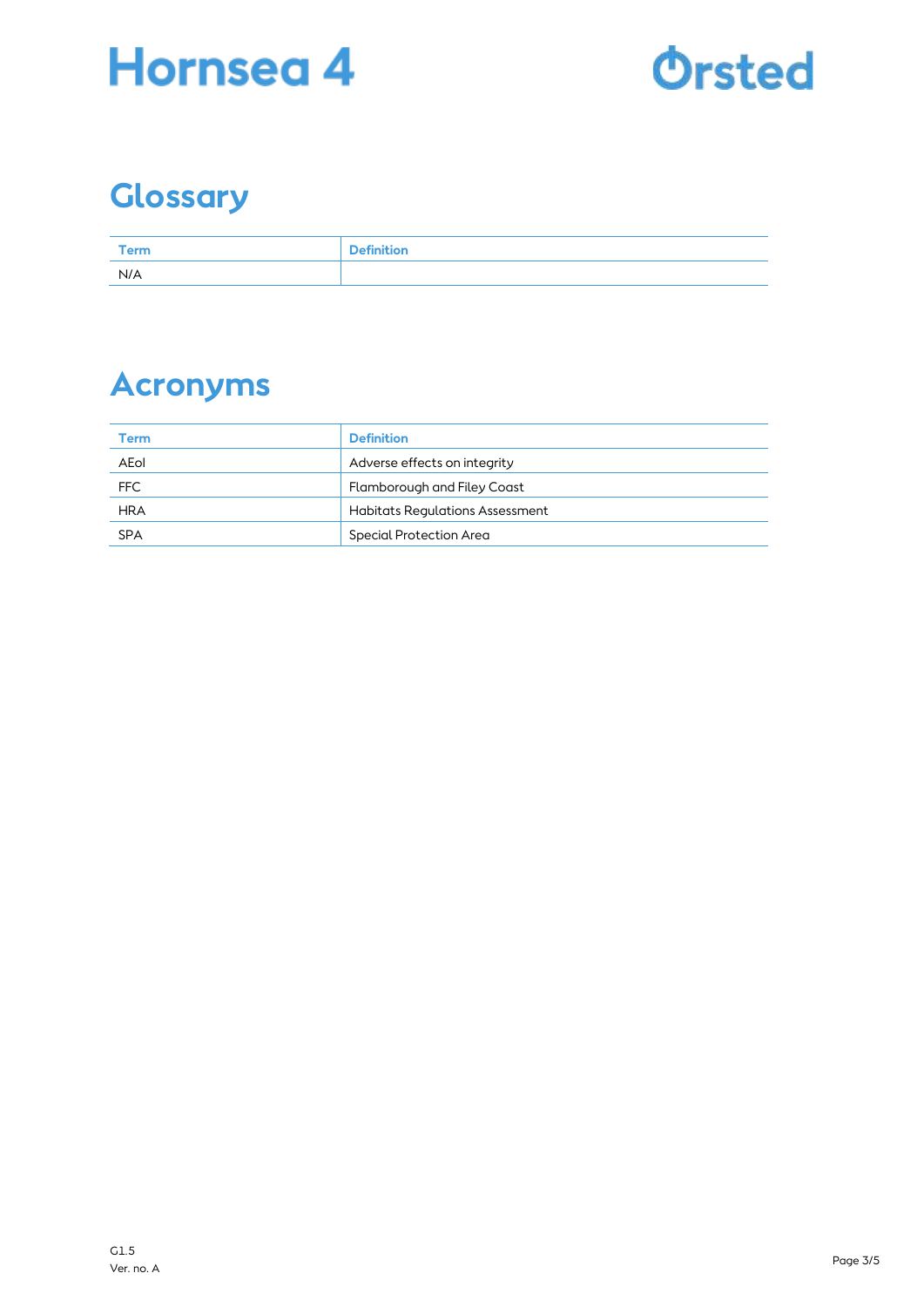# Hornsea 4



#### **1 Conclusion**

After considering the Secretary of State's decision for Norfolk Boreas and the associated Habitats Regulations Assessment (HRA), which follows from the decision made for Hornsea Three, the Applicant has revisited its conclusion of no potential for adverse effects on integrity (AEoI) in respect of the black-legged kittiwake feature of the FFC SPA from Hornsea Four in-combination with other plans and projects.

In both of those decisions the Secretary of State found that the potential for AEoI as a result of those projects could not be excluded for kittiwake at the FFC SPA when considered on an incombination basis.

The Applicant originally submitted its DCO application for Hornsea Four with evidence and assessments supporting its position that there was no potential for AEoI alone or in-combination with other projects. This drew on new assessment methodologies and analysis providing evidence considered sufficient to justify departing from the AEoI conclusion (in-combination) previously reached in the Hornsea Three decision.

The Applicant has carefully reviewed the Secretary of State's HRA for Norfolk Boreas and notes that the finding that the kittiwake population would continue to grow has not been accepted by the Secretary of State as a basis to exclude AEoI for Norfolk Boreas. Specifically, the Applicant notes that the Secretary of State's HRA (which did not include Hornsea Four or Sheringham and Dudgeon Extensions in the in-combination totals) states:

*"Furthermore, if the mortality from the windfarms is 432 adults per year, then the population of the SPA after 30 years will be 14.3% lower than it would have been in the absence of the Projects and the population growth rate would be reduced by 0.5%. This reduction in the population would be counter to the restore conservation objective for this feature of the SPA and would result in an adverse effect on the integrity of the site."* **(emphasis added)**

Continued growth in the population of kittiwake at the FFC SPA, albeit at a reduced rate, was a factor relied upon by the Applicant to support its position that there would be no AEoI incombination in respect of kittiwake at the FFC SPA. However, the Secretary of State, on advice from Natural England, has reached the alternative conclusion in the context of Norfolk Boreas.

The Applicant therefore considers that, despite its confidence that there is no potential for AEoI on kittiwake from Hornsea Four in-combination with other plans and projects as evidenced in its original DCO application, it is not a point that it wishes to pursue during Examination.

On that basis, the Applicant will present an update to the Report to Inform Appropriate Assessment (RIAA and its derogation case based on an overall conclusion that there is potential for an AEoI on kittiwake at the FFC SPA from Hornsea Four in-combination with other projects. Consequently, to that extent only, compensatory measures for kittiwake will be necessary should the Secretary of State be minded to grant development consent. These changes will be captured in **[B2.2.1.2 Report](https://infrastructure.planninginspectorate.gov.uk/wp-content/ipc/uploads/projects/EN010098/EN010098-000884-B2.2.1.2%20Report%20to%20Inform%20Appropriate%20Assessment%20Part%202%20Schedule%20of%20Change.pdf)  [to Inform Appropriate Assessment Part 2 Schedule of Change](https://infrastructure.planninginspectorate.gov.uk/wp-content/ipc/uploads/projects/EN010098/EN010098-000884-B2.2.1.2%20Report%20to%20Inform%20Appropriate%20Assessment%20Part%202%20Schedule%20of%20Change.pdf)** and **[B2.5.1: Without Prejudice](https://infrastructure.planninginspectorate.gov.uk/wp-content/ipc/uploads/projects/EN010098/EN010098-000886-B2.5.1%20Without%20Prejudice%20Derogation%20Case%20Schedule%20of%20Changes.pdf)  [Derogation Case Schedule of Change](https://infrastructure.planninginspectorate.gov.uk/wp-content/ipc/uploads/projects/EN010098/EN010098-000886-B2.5.1%20Without%20Prejudice%20Derogation%20Case%20Schedule%20of%20Changes.pdf)** and subsequently updated upon request from the Examining Authority (ExA)